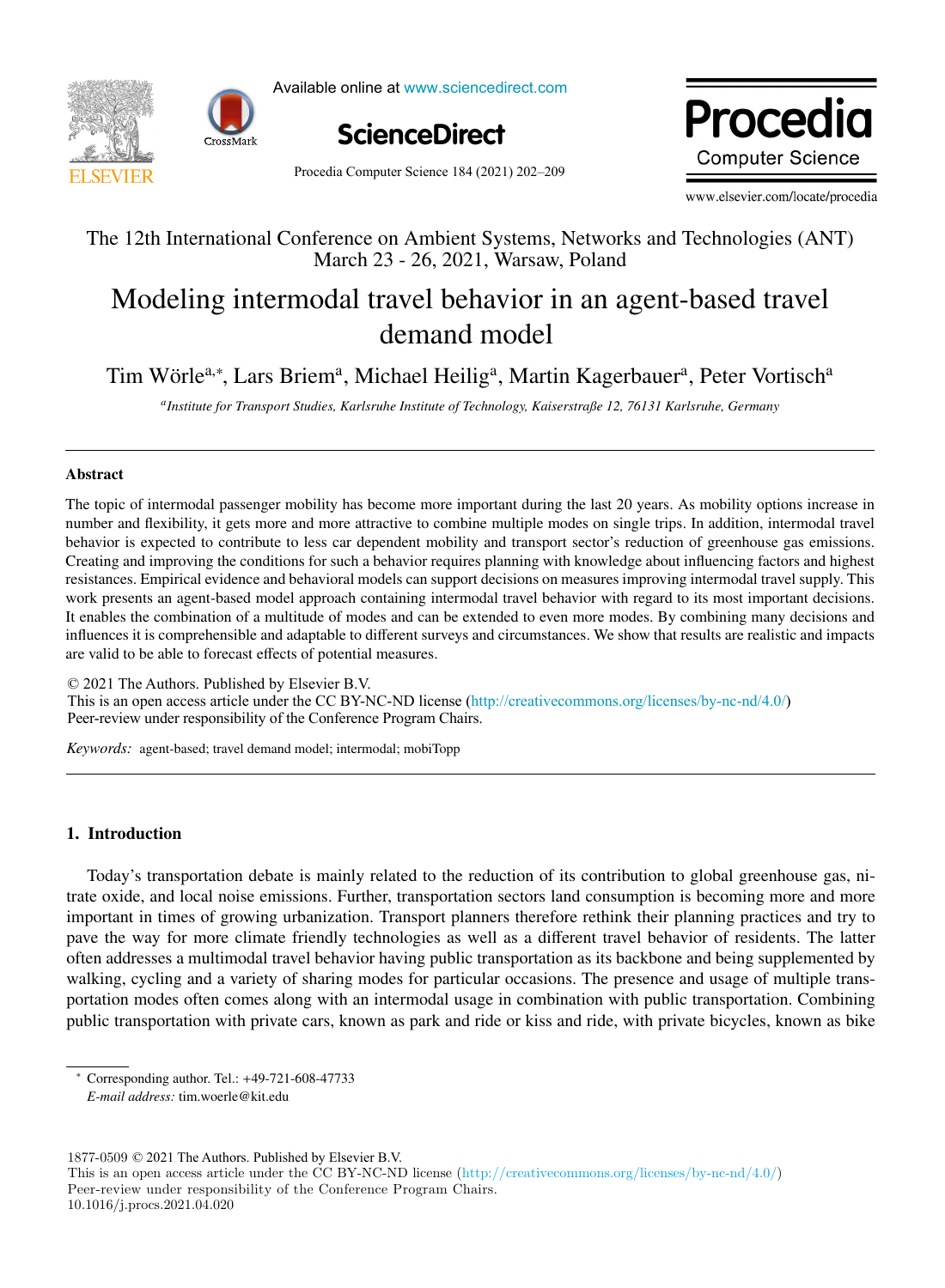and ride, or with car-, bike- or e-scootersharing is expected to extend the range of public transportation in general and to improve its service quality [2]. Therefore, planners aim to connect relevant modes by an integrated intermodal information and booking platform and by a transfer support creating hubs with a variety of available transport modes and lots of service offers [16]. The sum of all measures is expected to enable a travel behavior less dependent on the personal car leading to a more sustainable transportation sector.

Planning for the overall transportation system requires planner's competence to understand the people's needs and a multitude of interrelated dependencies in technology, supply and behavior. Travel demand models are appropriate tools to test effects of an extended multimodal transportation supply or regulations limiting a certain behavior to design a transportation system for everyone's needs. These models have also the potential to simulate intermodal behavior in all its detail. State of the art models mainly focus on personal car traffic and public transportation. Only few detailed and more complex models set their focus on the demand modeling of pedestrians and cycle traffic. But for the combination of multiple transportation modes, the (potential) behavior of users in the context of an access to or an egress from public transportation needs to be integrated into the whole model that includes all modes.

The aim of this work is to model intermodal travel behavior with an influence on destination and travel mode choice in an agent-based travel demand model framework. To begin, existing empirical experiences and model approaches in the field of intermodal travel behavior are summarized. Based on this, desired effects on the behavior are defined to be able to forecast and test the expected results described in the section above. Further, the general model concept of intermodal behavior and the models as well as their foundation are described. An application in a regional travel demand model and its considered intermodal behavior is shown. Model results, their quality and the benefit of this intermodal extension in comparison to the model effort are critically assessed.

#### 2. Literature Review and Model Requirements

There exist multiple definitions of intermodal travel behavior. Intermodality generally defines two or more travel modes being used within one trip whereby it is a special form of multimodality [3, 4]. Multimodal travel behavior means using different modes on different trips within a certain period (mostly one week). As a result, intermodal travel behavior can consist of a multitude of possible mode combinations whereas public transportation is seen as the most important in this context [5]. Some definitions set a minimum length for walking trips or even do not consider them as part of an intermodal trip chain as otherwise all trips would count as intermodal. [7].

Petersen [13] sets the availability of modes respectively the vehicles and the possibility to leave them behind as a prerequisite for intermodal behavior. Through publicly available modes and the support of safe and close parking at transfer locations, planners can promote this factor. The control of availability and usage conditions of private and public vehicles is therefore important for the modeling.

Literature shows that intermodal travel behavior depends on the socio-demographic background of the person. Younger age groups reveal a higher share of intermodal travelers. Further, working and having a higher education raises the probability whereas car availability reduces it. The dependence on public transportation going along with a higher intermodality is recognizable by the high share of transit passes. There is also a noticeable influence of purpose: working and leisure are more often intermodal and longer trips are more attractive for an intermodal combination [5, 11].

On the other hand, accessibility of transit stations and the number and quality of transit services are important for individuals choices whereby living in a dense urban structure mainly correlates with these parameters. Comparing personal and transport-related factors, the former appeared to be more important [11].

Still, both the personal context as well as the mobility needs and the spatial structure suggests the use of an agent-based modeling framework as the specific situation, situative mode availability and appropriateness mainly decides if an intermodal trip will be done and how it will be constructed. There are already some approaches and models focusing on the pecularities of intermodal travel behavior. Gebhardt et al. [5] created a modeling framework integrating intermodal influence on decisions regarding home and workplace choice, on travel demand and on traffic flow. Travel demand is modeled with an intermodal mode choice containing public transportation in combination with walking, cycling and driving by integrating selected combinations in a nested choice set [8]. This was possible as a survey was available which enabled the comprehension of these combinations.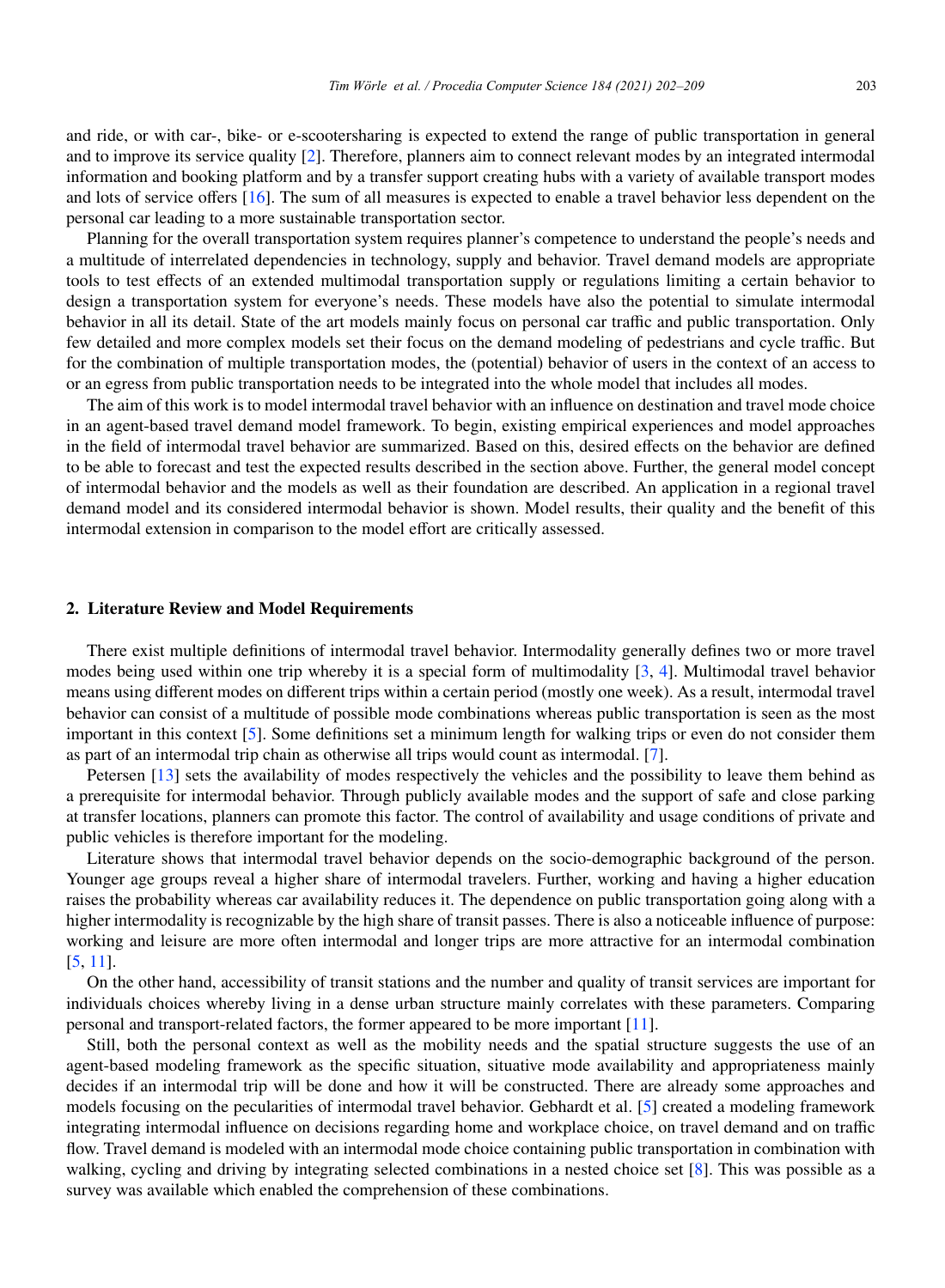The attractiveness of a combination depends on chosen transfer locations depending on the availability of transport modes. Consequently, it is required to consider the most appropriate transfer locations during the choices or it is required to evaluate their suitability. Krajzewicz et al. evaluated possible transfers by total travel time and only considered the shortest trip [8]. A further challenge in modeling intermodal travel behavior is the interconnection of the intermodal mode choice and the related route choice. Meyer de Freitas et al. found path sampling for both choices to be too expensive and therefore avoided it by applying a recursive logit approach in a multimodal network of Zurich. However they mainly focused on the mode combinations and routes itself with a focus on the transportation supply not regarding individual's characteristics and general travel demand [11].

Taking the motivation of the interconnection of various transportation modes into account, the desired effect of a general improvement of public transportation or sharing modes need to be considered in the general model setup. This is relevant for the destination choice as destinations can become more attractive if access to e.g. public transportation stops and, consequently, accessibility in general improves. Besides, public transportation itself becomes more suitable in the following mode choice as additional access or egress options fill possible gaps. This enables the simulation of influences on the general travel behavior by only interconnecting multiple modes. Both, the general influence on public transportation accessibility and the simulation of access and egress trips is required for an analysis of intermodal travel behavior under varying circumstances.

Therefore, a two step mode choice is set: the main mode choice first decides the most important trip mode regarding distance based on aggregated information of all available intermodal combinations. Afterwards, the intermodal combination is constructed by choosing a convenient access and egress if the related main mode was chosen first. It is possible in both steps to consider personal and infrastructural influences to depict an appropriate individual behavior. Further, the approach enables flexibility to e.g. estimate models based on a local household travel survey without explicit intermodal information and to enrich travel mode choice with less costly access trip surveys. The described model requirements were integrated into the agent-based travel demand modeling framework mobiTopp. The model's general structure and the extension are described in the following section.

#### 3. mobiTopp

mobiTopp [9, 10] is an agent-based travel demand modeling framework modeling every person, household and car of a study area over the period of one week. The framework consists of two modules: a long-term module and a short-term module. During the long-term module, all decisions which remain stable during the whole simulation period of one week will be modeled, e.g. the population, the activity patterns, locations for work and education and the ownership of cars as well as commuter tickets and other mobility tools. Afterwards, executing the short-term module, all agents are processed simultaneously by applying destination and mode choice models sequentially for each trip. A route choice is not applied in this context but can be done afterwards either by VISUM or MATSim[1].

Destination and mode choice models are discrete choice models. Destination choice is based on traffic analysis zones. In each choice situation, the utility to all zones is calculated considering attractivity as well as the logsum of mode choice utilities of the alternatives. In mode choice, mobiTopp supports the basic modes walk, bike, car as driver, car as passenger and public transportation as well as carsharing [6], bikesharing, ridehailing and ridepooling modes [15]. For each choice situation, the choice set of all modes is restricted to the available ones with the help of a mode availability model. E.g., carsharing is only available if a car is present at the current location, the car is free to book and the agent is a customer of the respective company.

#### 4. Model Implementation

Intermodal trips, in contrast to monomodal trips, require at least one transfer between two modes. As stated in Section 2, public transportation is a suitable main mode for intermodal trips. Considering other modes than walking as access or egress significantly increases the traveller's possibilities. Depending on the access or egress mode, a high number of possible transfers has to be considered. To reduce the choice set in this approach, possible transfers are chosen by weighing travel times of trip legs with a higher weight of access and egress, public transportation transfers and total costs by using the multimodal route search of PTV Visum. It further considers maximum shares of access and egress trips and limits transfers to desired stations. Those transfers can be calculated in advance. In our study,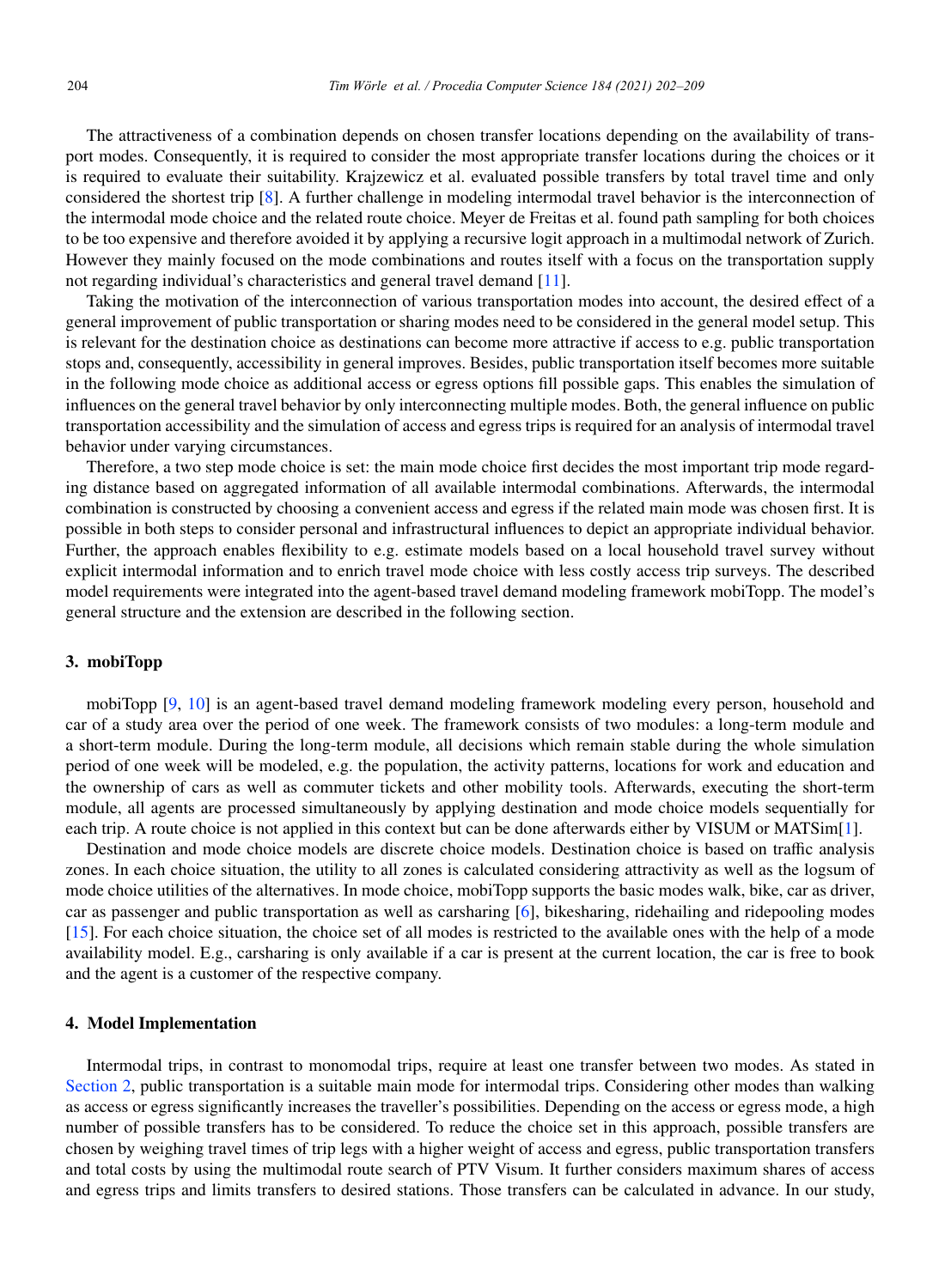we integrate intermodal trips into all decisions done in the short-term module. Therefore, the computational overhead calculating all transfers dynamically is comparably high. Using predefined transfers lowers the overhead significantly. Hence, we chose the approach and calculated transfers for all OD-pairs before running the short-term module.

#### *4.1. Mode Availability Model*

mobiTopp's default mode availability model filters the available modes based on a set of rules. Those rules are now extended to consider intermodal aspects of an OD-pair. First, a mode is only available as access or egress mode, if a suitable transfer exists in the predefined transfer mapping for the OD-pair under consideration.

Second, the availability of a car as either access or egress mode is checked. The car is only available as access mode, if the agent is at home and at least one car is available at home. The car is only available as egress mode, if the agent has used the car earlier as access mode on an intermodal trip. The same applies for a self owned bike. Bikesharing is available if the agent is a customer of a bikesharing company and a bike of this company is available in the current zone of the agent for access legs or in the egress transfer zone for egress legs. Further limitiations of availiability of other intermodal modes can be added by the same principles.

Third, the service area of the bikesharing company is checked. As with free-floating carsharing [6], a bikesharing bike can only be returned in the predefined service area. If the agent travels to a zone outside the service area and uses bikesharing as egress mode, the agent is forced to use the bike until coming back to the service area again. The choice set of modes is thus limited to bikesharing.

Forth, if an agent is moving to their home zone and has a vehicle parked somewhere, the agent must use the vehicle as egress mode. The agent is thus limited to an intermodal trip with a fixed egress mode. The way into the home zone could be the way home or to an other activity inside the home zone.

#### *4.2. Intermodal Mode Choice*

Destination and mode choice are executed sequentially. Parts of the mode choice are reused in destination choice. Thus, mode choice is explained first although destination choice is executed first. We split the intermodal mode choice into several parts. First, the main mode is selected. This is done by a mixed-logit model, considering individual preferences for modes and their related travel time as suggested by [10]. The utility function of public transportation exemplarily shown is defined as:

$$
u_{pt,dest} = \beta_{time} * t t_{pt,dest} + \beta_{cost} * t c_{pt,dest} + \dots + \beta_{logsum,acc} * logsum_{pt,dest,acc} + \beta_{logsum,egr} * logsum_{pt,dest,egr}
$$
 (1)

where

*dest* destination, selected during destination choice *ttpt*,*dest* travel time in public transport to the destination *dest tcpt*,*dest* travel cost in public transport to the destination *dest*

and the logsum is defined as:

$$
logsum_{pt, dest, acc|egr} = log \left( \sum_{m \in modes} e^{u_{m, dest, acc|egr}} \right)
$$
 (2)

where

*um*,*dest*,*acc*|*egr* utility of the respective access or egress mode *m* to the destination *dest*

The model of the main mode choice includes the evaluation of time and costs, public transportation transfers, socio-demographic characteristics and mobility tools and spatial attributes like parking and topography. At this stage, utilites of all intermodal main modes additionally contain a logsum calculating the access and/ or egress accessibility (2). This is to consider access quality regarding all available modes already in the main mode choice. The available combinations are filtered out of the set of all combinations using the mode-availability model. Travel times and costs are weighted and averaged over the user's preference for each mode of transportation in the case that it can be used in different combinations. If, for example, several egress modes with different access times are available for the access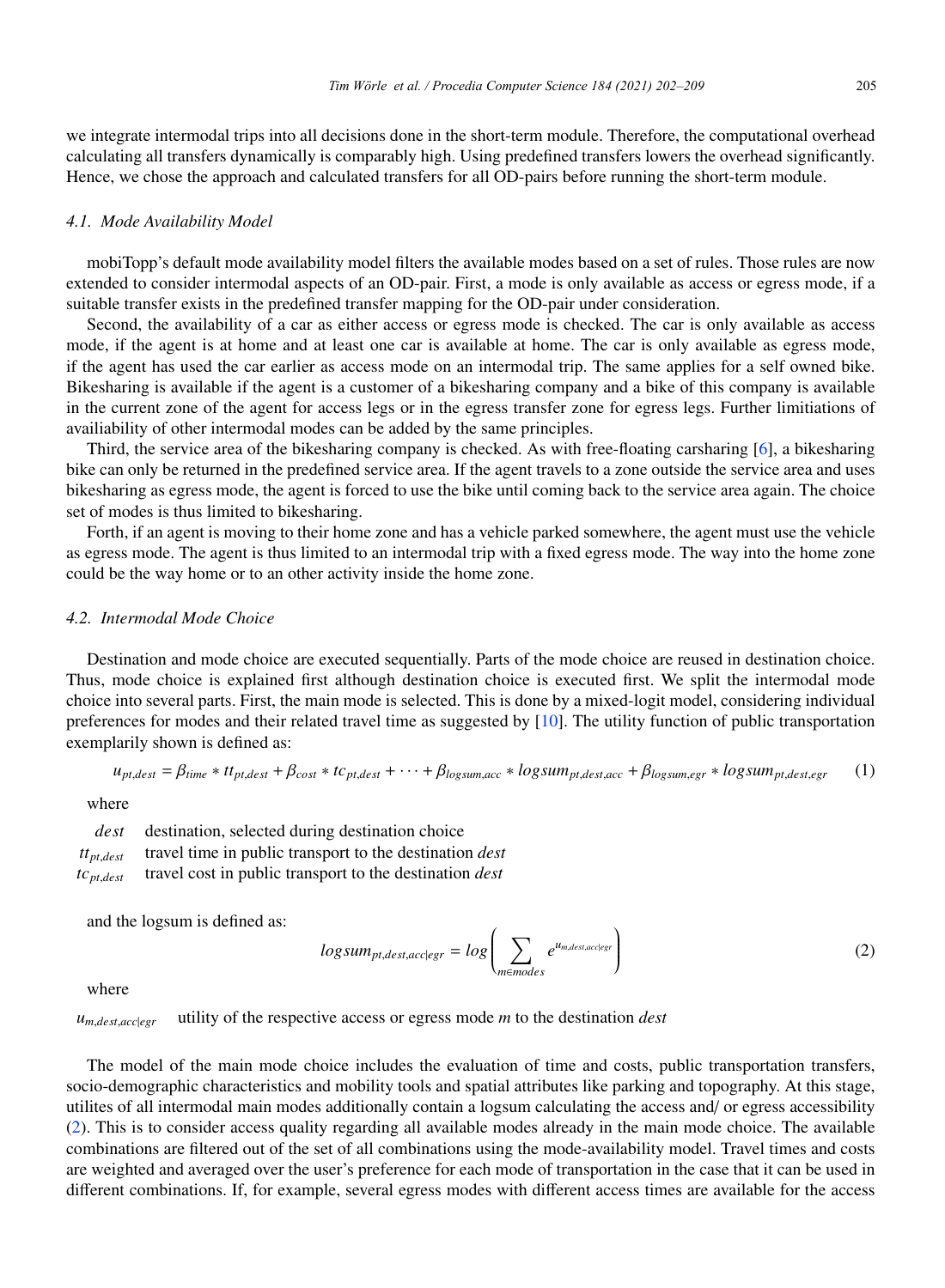mode walk, each access time is weighted with the preference for the corresponding egress mode and averaged over the sum of all weights. The same calculation is applied to the egress mode. The resulting characteristic values of access and egress modes are used for the calculation of their utilities and the access and egress logsum.

If the choice is a monomodal trip, the mode choice is finished and the agent proceeds as normal in mobiTopp. Otherwise, mode choice continues with the second step: selecting the access and egress modes. Access and egress modes are selected in sequence. As the first selected mode will influence the second one, the order in which those decisions are taken are first determined. The criteria to decide is the average beeline distance of all accesses or egresses whereas a longer distance is considered to be more important. Afterwards, the access and egress modes are chosen. The decision is taken by a multinomial logit model only regarding available access or egress trips. It considers travel time and costs as well as personal attributes to enable a realistic choice. This model has already been used in the losum calculation of the main mode choice (2). All combinations of access and egress legs are evaluated to select one.

#### *4.3. Destination Choice*

The intermodal destination choice is based on a multinomial logit model. The utility function contains attributes of the relation between origin and destination depending on the set of possible modes. The utility function is defined as:

$$
u_{dest} = \beta_{attractiveity} * log(attractivity_{dest}) + \beta_{pt} * logsum_{pt, dest} + \beta_{drive} * logsum_{drive, dest} + \beta_{pt\_fix} * logsum_{pt, fix} * logsum_{pt, fix} * logsum_{pt, fix} + \beta_{drive\_fix} * logsum_{drive\_fix} * logsum_{drive\_fix} * logsum_{drive\_fix} * \beta_{time\_fix}
$$
(3)

*dest* represents a destination evaluated by the utility function. *fix dest* is the next fixed destination, i.e. home, work or education. Logsums are calculated as in mode choice.

The integration of the intermodal combinations has the consequence that the complexity of the destination choice increases significantly as the logsums contain intermodal information. The destination choice without intermodal routes scales linearly to the number of possible destinations, since a fixed number of modes is used in the calculation of  $logsum_{pt}$ . This results in a complexity of  $O(n)$ , where *n* represents the number of destinations. For intermodal combinations with one transfer, the intermodal extension expands this to  $O(n \times m)$ , where *m* is the number of possible access or egress modes. For intermodal trips with two transfers, the complexity increases to  $O(n \times m \times k)$ , where *m* is the number of possible access modes and *k* is the number of possible egress modes. As the access and egress mode choice set is typically the same, the complexity of the intermodal destination choice is  $O(n \times m^j)$ , where *m* is the number of possible access or egress modes and *j* is the number of transfers.

#### *4.4. Intermodal Trips*

With the introduction of intermodal trips, the atomic nature of trips in mobiTopp has to be split up further. Therefore, an *intermodal trip* is introduced. An intermodal trip is build up of multiple parts called *leg*s. A leg can contain any kind of monomodal trip. The number of legs per trip is currently limited to three, an access leg, a main leg, and an egress leg. According to travel surveys, trips with more than three legs are rare.

A trip in mobiTopp undergoes three transitions: prepare, start, and finish. During the preparation of a trip, the needed vehicle for the trip is reserved. This is done either by taking an already parked vehicle, when the user has to reuse it, or by reserving a new vehicle of the household or of one of the mobility providers. In case of an intermodal trip, the preparation is executed for all legs at the beginning of the whole trip. Carsharing cars or bikesharing bikes are thus reserved or booked at the beginning of the trip. Due to this, all legs of a trip are viable. It is impossible to fail starting the next leg because a shared vehicle is unavailable.

Afterwards, the trip is executed. During the execution of the trip an agent is moved from origin to destination using the specified modes and the behavior implemented in the trip. The vehicle for the main or egress mode is reserved until it is used. At the end, the trip is finished. Finishing the trip involves returning the vehicles and logging the trip. In case of an intermodal trip, all legs of a trip are finished together.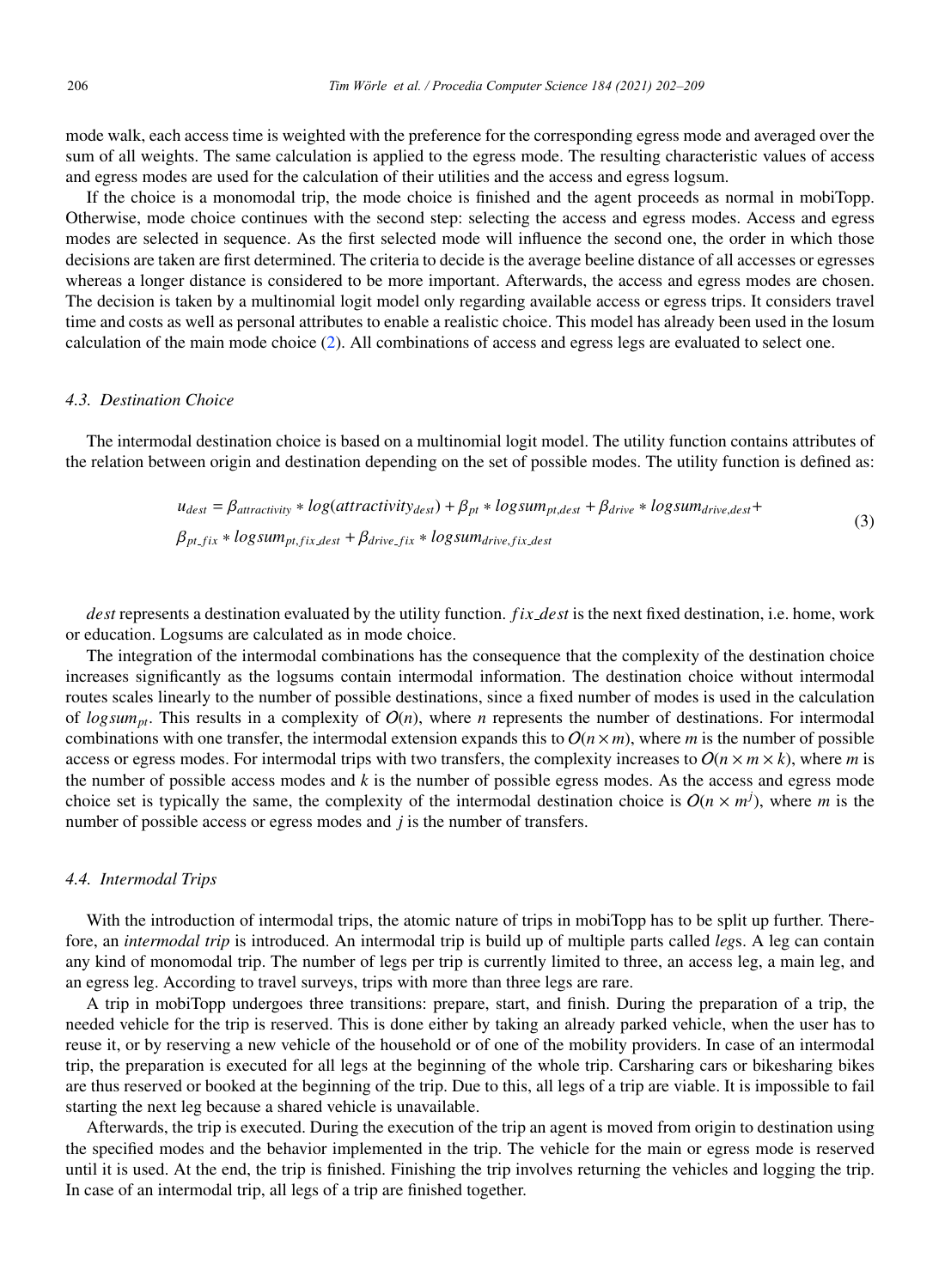#### 5. Application to Study Area

The described model steps have been integrated into the agent-based travel demand modeling framework mobiTopp and applied to the region of Karlsruhe located in the southwest of Germany. It consists of urban and rural areas interconnected by a comparably well developed public transportation system. As the region of Karlsruhe is located at Germany's border to France, the planning area includes as well districts of the neighboring Departement "Grand-Est". In total, the population consists of about 1.9 million agents belonging to about 880,000 households. The study area itself has a diameter of about 100 kilometers and is split up into 2,400 traffic analysis zones. During the simulation period of one week, all agents conduct over 50 million trips. The simulations were processed on an Intel Xeon E-2288G with 3.7 Ghz and used up to 76 GB of RAM. The simulations took about 7 hours without the intermodal extension and about 257 hours with the intermodal extension. Especially the intermodal influence in destination choice is computationally intensive as the intermodal logsum is calculated for all possible destinations of a trip.

Relevant modes and mode combinations were delimited to capture the essential intermodal travel behavior. Related literature and our empirical base suggests that public transportation is the important main mode being supplemented by access trips other than walking [5, 11, 12]. Considered transport modes are walking, cycling, car as driver, car as passenger, bikesharing, free-floating carsharing, and ridepooling. All possible combinations of public transportation with these modes were taken into account and reviewed in the context of its use case:

- Does the availability of transportation modes generally allow the combination? (e.g. an own car is usually only available as an access from home and on the way back home)
- Does the supply of a transportation mode support its intermodal usage? (e.g. free-floating carsharing's service area in the related model is limited to the inner city area, whereas access to public transportation is unlikely)
- Is data available or can related behavior be observed?

Their implementation requires the modeling of related decisions based on a suitable database. Its core is represented by the national household survey *Mobilität in Deutschland (MiD)* containing an intermodal trip sample [12]. A local stated choice survey on access trips to public transportation stops supplements the database. The survey was intentionally conducted to capture related access and egress trips.

The observed behavior corresponds with the modeled behavior in terms of trip frequency, trip distance, trip modes, and further attributes. A further analysis of access and egress trips reveals that both their distances and their modes match the results of the intermodal trip sample of *MiD* which can be seen in Fig. 1(a). Still, the sample contains nation-wide results whereby a comparison in detail is only possible to a certain degree. A similar evaluation was done for intermodal carsharing trips.

To analyze the sensitivity of the total model on an improvement of pubic transportation accessibility, a scenario was built with an additional bikesharing service area and additional bikes. By this measure, the number of bikes doubled increasing from about 540 to over 1000 and the service area not only includes the city of Karlsruhe and some small bikesharing systems in neighboring municipalities but also larger bikesharing systems in all towns of the region. Only looking at bikesharing trips their number almost doubles from about 650 to almost 1250 trips per day which leads to the assumption that there is still demand which can not be supplied yet. This also applies for intermodal bikesharing trips to or from a public transportation stop. Further, public transportation benefits from its improved accessibility: there is a slight increase of 0.02 % of public transportation share in the total planning area noticeable representing about 280 trips per day or about 150 trips per additional bike per year. These trips shift mainly from the private use of cars as driver or passenger. Nevertheless, walking trips decrease as well, but only slightly. It is assumed that according to usual trip distances of walking trips, the improved bikesharing supply causes a shift from especially walking and short public transportation trips to bikesharing. A more detailed analysis of benefiting OD-relations on the level of municipalities reveals a high growth of public transportation where bikesharing supply has been extended. The growth in these municipalities is above the average growth in the whole region. This both counts for incoming and outgoing trips and especially concerns municipalities not having any bikesharing supply before. Karlsruhe shows a higher growth in outgoing trips, as the regional availability of biksharing has been improved more intensely whereas the smaller towns show a higher increase of incoming public transportation. The increase in outgoing public transportation trips is shown in Fig. 1(b).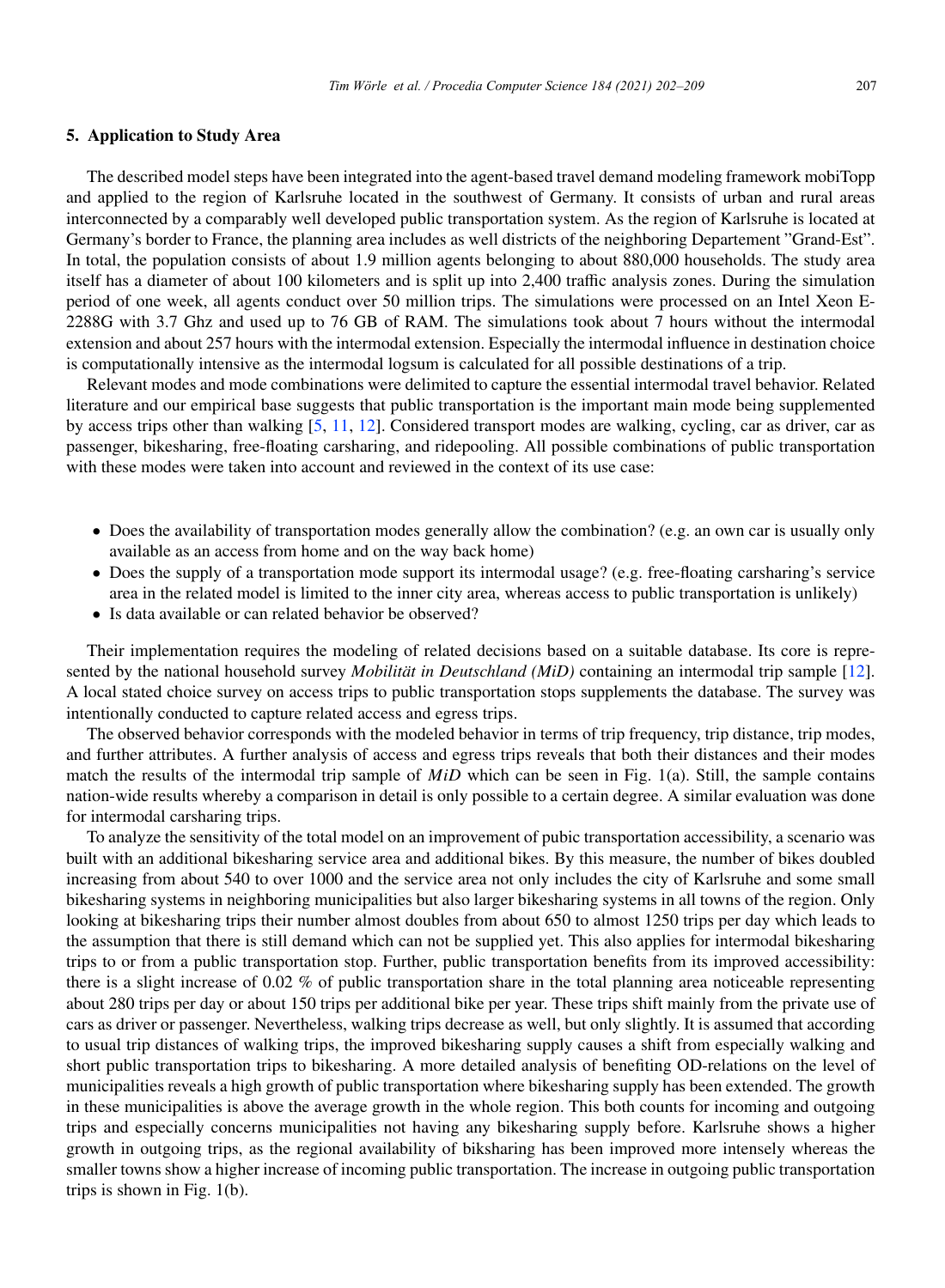

Fig. 1: (a) Modal splits of access and egress trips by distance in model (mobiTopp) compared to survey data (MiD); (b) change in public transportation trips and additional bikesharing supply

#### 6. Conclusion

Having included intermodal alternatives in destination and mode choice, we consider intermodal travel behavior in all decisions in the short-term module of mobiTopp. We showed that with the implementation of intermodal mode choice decisions in the agent-based travel demand modeling framework mobiTopp, we were able to simulate influences on main mode choice decisions caused by changes in access and egress modes. The findings on the general improvement reveal effects to appear in desired areas support the validity of the integrated effects. Although the growth rates are comparatively low we assume stochastic effects to be small. Their analysis will be subject of investigation in our ongoing work. Further, due to the agent-based nature of mobiTopp, all legs of each intermodal trip are simulated and therefore can also be analyzed separately.

Considering more intermodal combinations would already be possible but with a further increase in computation effort. This would also require an extended survey database covering more access and egress modes to multiple main modes and further aspects regarding the intermodal transfer under more diverse circumstances. Further, the predefined transfer locations restrict the model regarding individual preferences and situational availability.

However, due to its modular structure, the model implementation can easily be improved step-by-step in the future. First, the computational efforts have to be minimized, so more combinations can be considered in the simulation. Second, the transfer locations for the intermodal alternatives need to be determined dynamically during the simulation. Third, besides public transport as main mode, we have to enable intermodel trips for other main modes as well. So far, this is already done for station-based carsharing in ongoing work. Station-based carsharing has an intermodal nature as well, as related stations usually are reached by multiple transport modes. All possible combinations of carsharing with either an access or an egress mode are taken into account. The carsharing survey and its analysis is described in more detail by Reiffer et al.[14] whereas the survey on public transportation access trips used in this work is comparable to the carsharing survey.

#### Acknowledgements

The model was created as part of the project *regiomove* funded by the State of Baden-Württemberg and the European Regional Development Fund. The model setup is supported by PTV Group providing the recommendations for intermodal transfers.